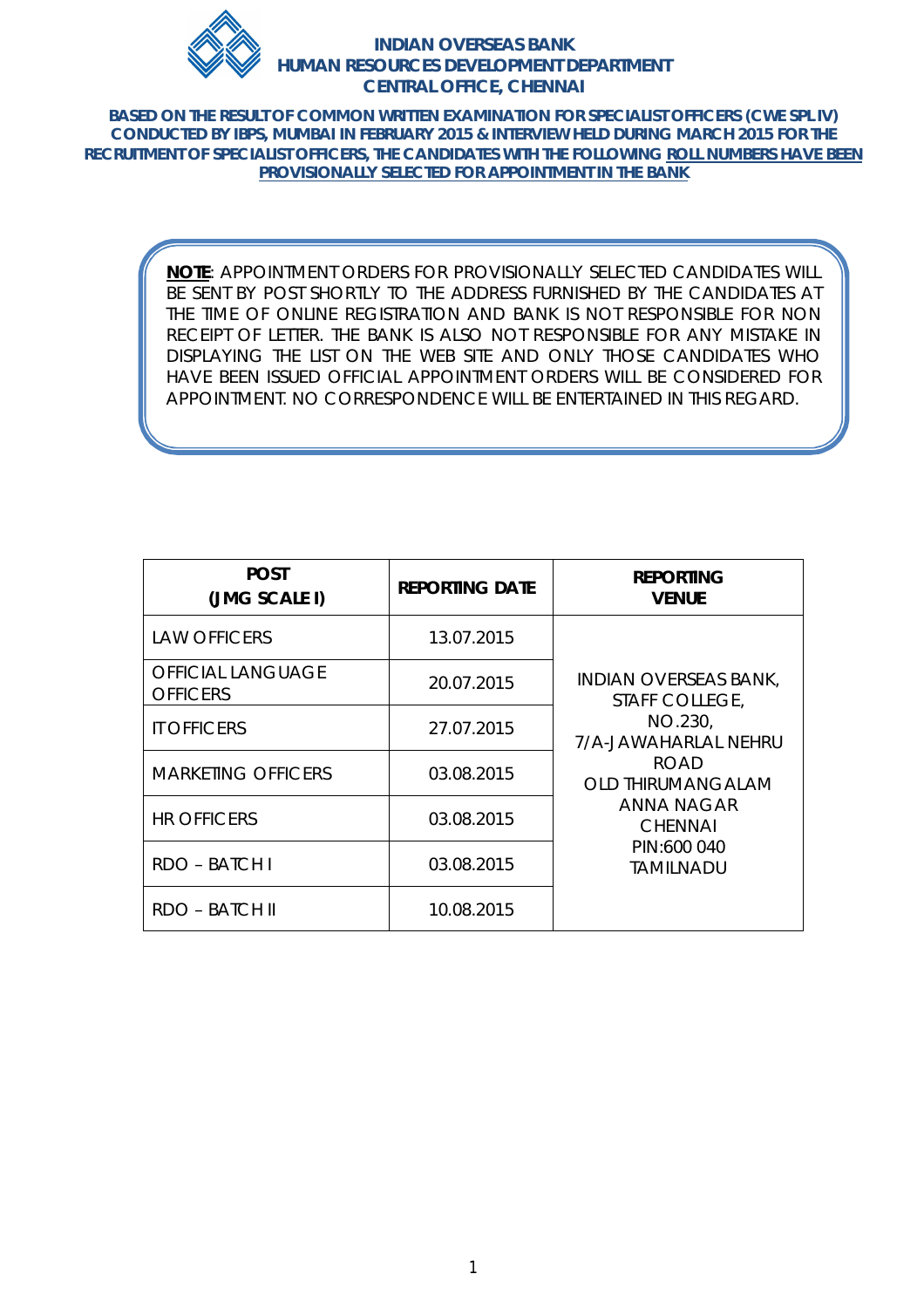

**BASED ON THE RESULT OF COMMON WRITTEN EXAMINATION FOR SPECIALIST OFFICERS (CWE SPL IV) CONDUCTED BY IBPS, MUMBAI IN FEBRUARY 2015 & INTERVIEW HELD DURING MARCH 2015 FOR THE RECRUITMENT OF SPECIALIST OFFICERS, THE CANDIDATES WITH THE FOLLOWING ROLL NUMBERS HAVE BEEN PROVISIONALLY SELECTED FOR APPOINTMENT IN THE BANK**

 $\top$ 

 $\overline{\phantom{a}}$ 

 $\blacksquare$ 

| <b>POST</b>                                 | <b>ROLL No.</b> |
|---------------------------------------------|-----------------|
| <b>AGRICULTURAL</b><br><b>FIELD OFFICER</b> | 1142019211      |
| <b>AGRICULTURAL</b><br><b>FIELD OFFICER</b> | 1152016395      |
| <b>AGRICULTURAL</b><br><b>FIELD OFFICER</b> | 1152016479      |
| <b>AGRICULTURAL</b><br><b>FIELD OFFICER</b> | 1182110510      |
| <b>AGRICULTURAL</b><br><b>FIELD OFFICER</b> | 1202130738      |
| <b>AGRICULTURAL</b><br><b>FIELD OFFICER</b> | 1212097007      |
| <b>AGRICULTURAL</b><br><b>FIELD OFFICER</b> | 1212137069      |
| <b>AGRICULTURAL</b><br><b>FIELD OFFICER</b> | 1212137079      |
| <b>AGRICULTURAL</b><br>FIELD OFFICER        | 1332134565      |
| <b>AGRICULTURAL</b><br><b>FIELD OFFICER</b> | 1472052593      |
| <b>AGRICULTURAL</b><br><b>FIELD OFFICER</b> | 1472052632      |
| <b>AGRICULTURAL</b><br><b>FIELD OFFICER</b> | 1472053144      |
| AGRICULTURAL<br><b>FIELD OFFICER</b>        | 1472132676      |
| <b>AGRICULTURAL</b><br><b>FIELD OFFICER</b> | 1522134811      |
| <b>AGRICULTURAL</b><br><b>FIELD OFFICER</b> | 1542015051      |
| <b>AGRICULTURAL</b><br><b>FIELD OFFICER</b> | 1542015119      |
| <b>AGRICULTURAL</b><br><b>FIELD OFFICER</b> | 1542094728      |
| <b>AGRICULTURAL</b><br><b>FIELD OFFICER</b> | 1542095012      |
| <b>AGRICULTURAL</b><br><b>FIELD OFFICER</b> | 1542095094      |
| <b>AGRICULTURAL</b><br><b>FIELD OFFICER</b> | 1542095268      |
| <b>AGRICULTURAL</b><br><b>FIELD OFFICER</b> | 1542134618      |

| <b>POST</b>                                 | <b>ROLL No.</b> |
|---------------------------------------------|-----------------|
| <b>AGRICULTURAL</b><br><b>FIELD OFFICER</b> | 1542134676      |
| AGRICULTURAL<br><b>FIELD OFFICER</b>        | 1542134800      |
| <b>AGRICULTURAL</b><br><b>FIELD OFFICER</b> | 1542134846      |
| <b>AGRICULTURAL</b><br>FIELD OFFICER        | 1542135233      |
| <b>AGRICULTURAL</b><br><b>FIELD OFFICER</b> | 1562138339      |
| AGRICULTURAL<br><b>FIELD OFFICER</b>        | 1592012979      |
| <b>AGRICULTURAL</b><br><b>FIELD OFFICER</b> | 1602053927      |
| AGRICULTURAL<br>FIELD OFFICER               | 1602134412      |
| <b>AGRICULTURAL</b><br>FIELD OFFICER        | 1612047318      |
| <b>AGRICULTURAL</b><br><b>FIELD OFFICER</b> | 1612056481      |
| AGRICULTURAL<br><b>FIELD OFFICER</b>        | 1632051105      |
| <b>AGRICULTURAL</b><br><b>FIELD OFFICER</b> | 1702058927      |
| AGRICULTURAL<br><b>FIELD OFFICER</b>        | 1702137815      |
| <b>AGRICULTURAL</b><br><b>FIELD OFFICER</b> | 1702137824      |
| <b>AGRICULTURAL</b><br><b>FIELD OFFICER</b> | 1702137860      |
| AGRICULTURAL<br>FIFLD OFFICER               | 1702139077      |
| AGRICULTURAL<br><b>FIELD OFFICER</b>        | 1722091219      |
| AGRICULTURAL<br><b>FIELD OFFICER</b>        | 1812131767      |
| <b>AGRICULTURAL</b><br><b>FIELD OFFICER</b> | 1842015038      |
| <b>AGRICULTURAL</b><br><b>FIELD OFFICER</b> | 1842015046      |
| AGRICULTURAL<br><b>FIELD OFFICER</b>        | 1842015056      |

| POST                                        | <b>ROLL No.</b> |
|---------------------------------------------|-----------------|
| AGRICULTURAL<br><b>FIELD OFFICER</b>        | 1842015057      |
| AGRICULTURAL<br>FIELD OFFICER               | 1842015070      |
| <b>AGRICULTURAL</b><br><b>FIELD OFFICER</b> | 1842015093      |
| <b>AGRICULTURAL</b><br><b>FIELD OFFICER</b> | 1842015101      |
| AGRICULTURAL<br><b>FIELD OFFICER</b>        | 1842015104      |
| AGRICULTURAL<br>FIELD OFFICER               | 1842015802      |
| AGRICULTURAL<br><b>FIELD OFFICER</b>        | 1842095152      |
| AGRICUI TURAI<br><b>FIELD OFFICER</b>       | 1842095184      |
| <b>AGRICULTURAL</b><br><b>FIELD OFFICER</b> | 1842095207      |
| AGRICULTURAL<br><b>FIELD OFFICER</b>        | 1842095220      |
| AGRICULTURAL<br><b>FIELD OFFICER</b>        | 1842095259      |
| AGRICULTURAL<br>FIELD OFFICER               | 1842095266      |
| AGRICULTURAL<br><b>FIELD OFFICER</b>        | 1842095270      |
| <b>AGRICULTURAL</b><br><b>FIELD OFFICER</b> | 1842095334      |
| AGRICUI TURAI<br><b>FIELD OFFICER</b>       | 1842095340      |
| <b>AGRICULTURAL</b><br><b>FIELD OFFICER</b> | 1842095352      |
| AGRICULTURAL<br><b>FIELD OFFICER</b>        | 1842095355      |
| <b>AGRICULTURAL</b><br><b>FIELD OFFICER</b> | 1842095889      |
| <b>AGRICULTURAL</b><br><b>FIELD OFFICER</b> | 1842095898      |
| <b>AGRICULTURAL</b><br><b>FIELD OFFICER</b> | 1842095937      |
| <b>AGRICULTURAL</b><br><b>FIELD OFFICER</b> | 1842135416      |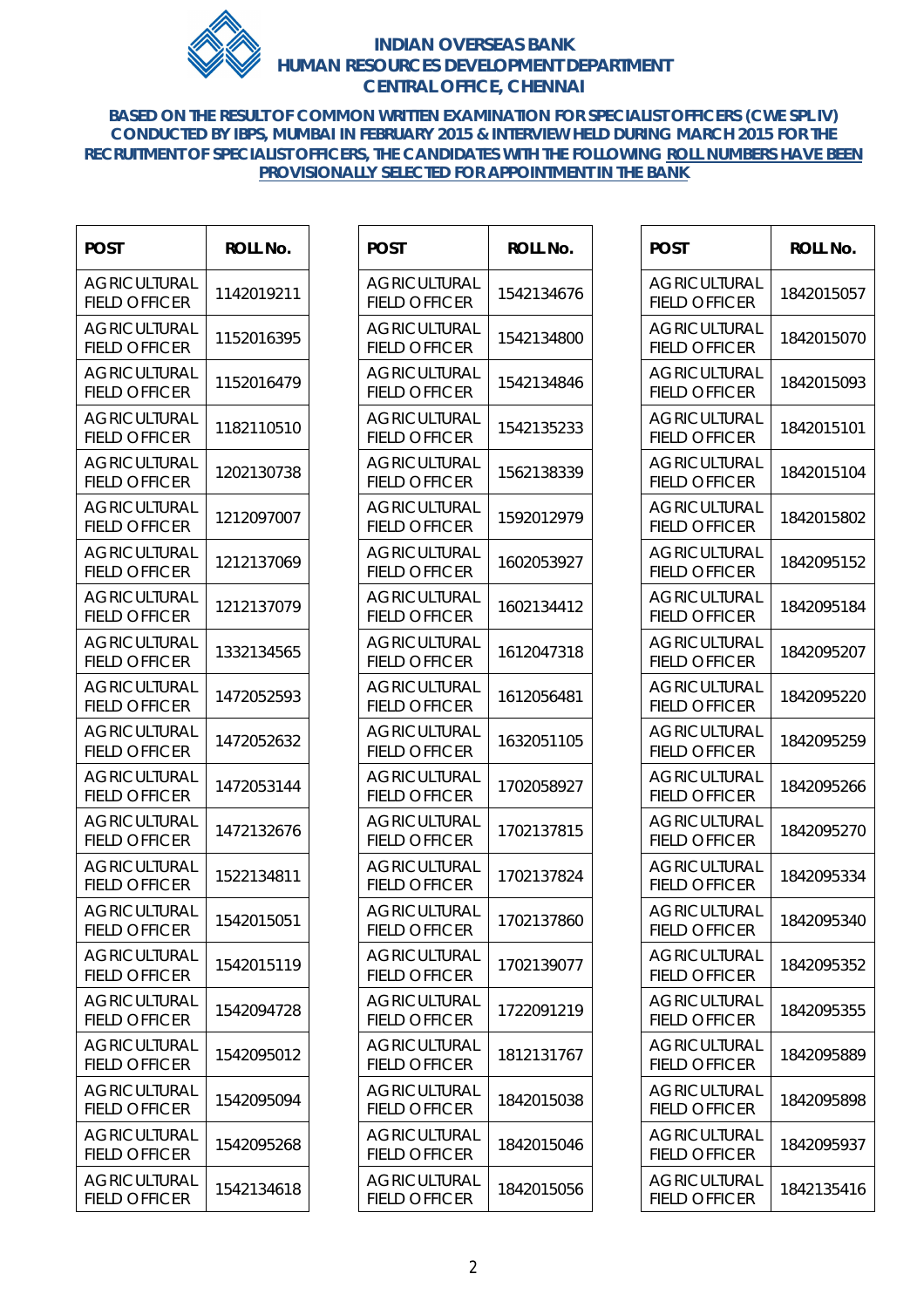

**BASED ON THE RESULT OF COMMON WRITTEN EXAMINATION FOR SPECIALIST OFFICERS (CWE SPL IV) CONDUCTED BY IBPS, MUMBAI IN FEBRUARY 2015 & INTERVIEW HELD DURING MARCH 2015 FOR THE RECRUITMENT OF SPECIALIST OFFICERS, THE CANDIDATES WITH THE FOLLOWING ROLL NUMBERS HAVE BEEN PROVISIONALLY SELECTED FOR APPOINTMENT IN THE BANK**

 $\overline{1}$  , and the contract of  $\overline{1}$  , and the contract of  $\overline{1}$ 

| POST                                        | ROLL No.   |
|---------------------------------------------|------------|
| <b>AGRICULTURAL</b><br><b>FIELD OFFICER</b> | 1842135428 |
| <b>AGRICULTURAL</b><br>FIELD OFFICER        | 1852014138 |
| <b>AGRICULTURAL</b><br><b>FIELD OFFICER</b> | 1852014334 |
| <b>AGRICULTURAL</b><br><b>FIELD OFFICER</b> | 1852094127 |
| <b>AGRICULTURAL</b><br><b>FIELD OFFICER</b> | 1852094255 |
| <b>AGRICULTURAL</b><br><b>FIELD OFFICER</b> | 1852094261 |
| <b>AGRICULTURAL</b><br>FIELD OFFICER        | 1852094420 |
| <b>AGRICULTURAL</b><br><b>FIELD OFFICER</b> | 1852094532 |
| <b>AGRICULTURAL</b><br><b>FIELD OFFICER</b> | 1852094567 |
| <b>AGRICULTURAL</b><br><b>FIELD OFFICER</b> | 1852094602 |
| <b>AGRICULTURAL</b><br><b>FIELD OFFICER</b> | 1852094612 |
| AGRICULTURAL<br>FIELD OFFICER               | 1852094777 |
| AGRICULTURAL<br><b>FIELD OFFICER</b>        | 1852094872 |
| <b>AGRICULTURAL</b><br><b>FIELD OFFICER</b> | 1852094888 |
| <b>AGRICULTURAL</b><br><b>FIELD OFFICER</b> | 1852134428 |
| <b>AGRICULTURAL</b><br><b>FIELD OFFICER</b> | 1862093829 |
| <b>AGRICULTURAL</b><br><b>FIELD OFFICER</b> | 1862093843 |
| <b>AGRICULTURAL</b><br>FIELD OFFICER        | 1862093857 |
| <b>AGRICULTURAL</b><br>FIELD OFFICER        | 1862093931 |
| <b>AGRICULTURAL</b><br><b>FIELD OFFICER</b> | 1862094030 |
| <b>AGRICULTURAL</b><br><b>FIELD OFFICER</b> | 1862133698 |
| <b>AGRICULTURAL</b><br><b>FIELD OFFICER</b> | 1872093805 |

| POST                                        | <b>ROLL No.</b> |
|---------------------------------------------|-----------------|
| <b>AGRICULTURAL</b><br><b>FIELD OFFICER</b> | 1872093880      |
| <b>AGRICULTURAL</b><br><b>FIELD OFFICER</b> | 1952134153      |
| <b>AGRICULTURAL</b><br><b>FIELD OFFICER</b> | 1962131920      |
| <b>AGRICULTURAL</b><br><b>FIELD OFFICER</b> | 1972133287      |
| AGRICULTURAL<br><b>FIELD OFFICER</b>        | 1972133294      |
| AGRICULTURAL<br><b>FIELD OFFICER</b>        | 1972133362      |
| AGRICULTURAL<br><b>FIELD OFFICER</b>        | 2022059887      |
| <b>AGRICULTURAL</b><br><b>FIELD OFFICER</b> | 2032050680      |
| <b>AGRICULTURAL</b><br><b>FIELD OFFICER</b> | 2122052316      |
| AGRICULTURAL<br><b>FIELD OFFICER</b>        | 2122052333      |
| AGRICULTURAL<br><b>FIELD OFFICER</b>        | 2122133073      |
| <b>AGRICULTURAL</b><br><b>FIELD OFFICER</b> | 2132130014      |
| <b>AGRICULTURAL</b><br><b>FIELD OFFICER</b> | 2152132343      |
| <b>AGRICULTURAL</b><br><b>FIELD OFFICER</b> | 2152134824      |
| <b>AGRICULTURAL</b><br>FIELD OFFICER        | 2152134886      |
| <b>AGRICULTURAL</b><br><b>FIELD OFFICER</b> | 2172131804      |
| <b>AGRICULTURAL</b><br><b>FIELD OFFICER</b> | 2182016432      |
| <b>AGRICULTURAL</b><br><b>FIELD OFFICER</b> | 2182095613      |
| <b>AGRICULTURAL</b><br><b>FIELD OFFICER</b> | 2182095650      |
| <b>AGRICULTURAL</b><br><b>FIELD OFFICER</b> | 2182095705      |
| <b>AGRICULTURAL</b><br><b>FIELD OFFICER</b> | 2182096401      |
| Agricultural<br>FIELD OFFICER               | 2182096408      |

| <b>POST</b>                                 | <b>ROLL No.</b> |
|---------------------------------------------|-----------------|
| <b>AGRICULTURAL</b><br><b>FIELD OFFICER</b> | 2192099961      |
| AGRICULTURAL<br><b>FIELD OFFICER</b>        | 2202051553      |
| <b>AGRICULTURAL</b><br><b>FIELD OFFICER</b> | 2222010726      |
| Agricultural<br>FIELD OFFICER               | 2222130602      |
| Agricultural<br>FIELD OFFICER               | 2222130644      |
| <b>AGRICULTURAL</b><br><b>FIELD OFFICER</b> | 2222130940      |
| AGRICULTURAL<br><b>FIELD OFFICER</b>        | 2232137424      |
| <b>HR/PERSONNEL</b><br><b>OFFICER</b>       | 1235013933      |
| HR/PFRSONNFI<br><b>OFFICER</b>              | 1255131072      |
| <b>HR/PERSONNEL</b><br><b>OFFICER</b>       | 1295091447      |
| <b>HR/PERSONNEL</b><br><b>OFFICER</b>       | 1535092742      |
| <b>HR/PERSONNEL</b><br><b>OFFICER</b>       | 1545134756      |
| <b>HR/PERSONNEL</b><br><b>OFFICER</b>       | 1615138358      |
| <b>HR/PERSONNEL</b><br><b>OFFICER</b>       | 1705138264      |
| <b>HR/PERSONNEL</b><br><b>OFFICER</b>       | 1845096176      |
| <b>HR/PERSONNEL</b><br><b>OFFICER</b>       | 1845136227      |
| <b>HR/PERSONNEL</b><br><b>OFFICER</b>       | 2125131566      |
| I.T. OFFICER                                | 1151053197      |
| I.T. OFFICER                                | 1151130075      |
| I.T. OFFICER                                | 1201130643      |
| I.T. OFFICER                                | 1231130186      |
| I.T. OFFICER                                | 1261010430      |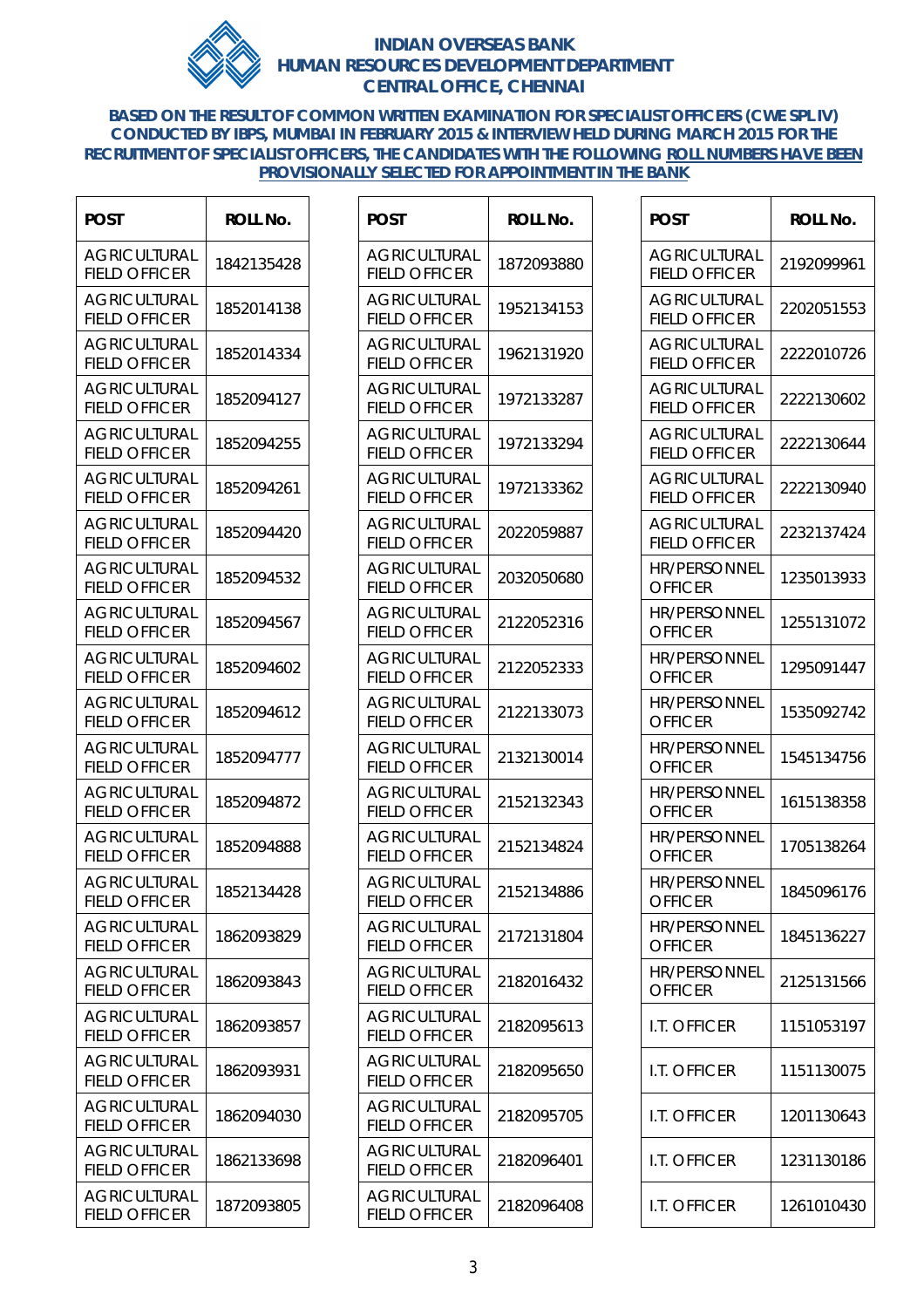

**BASED ON THE RESULT OF COMMON WRITTEN EXAMINATION FOR SPECIALIST OFFICERS (CWE SPL IV) CONDUCTED BY IBPS, MUMBAI IN FEBRUARY 2015 & INTERVIEW HELD DURING MARCH 2015 FOR THE RECRUITMENT OF SPECIALIST OFFICERS, THE CANDIDATES WITH THE FOLLOWING ROLL NUMBERS HAVE BEEN PROVISIONALLY SELECTED FOR APPOINTMENT IN THE BANK**

| <b>POST</b>         | <b>ROLL No.</b> |
|---------------------|-----------------|
| I.T. OFFICER        | 1411010442      |
| I.T. OFFICER        | 1541090042      |
| <b>I.T. OFFICER</b> | 1541092555      |
| I.T. OFFICER        | 1541092726      |
| <b>I.T. OFFICER</b> | 1541130152      |
| I.T. OFFICER        | 1541131641      |
| I.T. OFFICER        | 1541131742      |
| <b>I.T. OFFICER</b> | 1561092587      |
| I.T. OFFICER        | 1561094746      |
| <b>I.T. OFFICER</b> | 1581130648      |
| I.T. OFFICER        | 1611131898      |
| I.T. OFFICER        | 1681050043      |
| I.T. OFFICER        | 1701132832      |
| <b>I.T. OFFICER</b> | 1721090543      |
| I.T. OFFICER        | 1761130950      |
| I.T. OFFICER        | 1791050188      |
| I.T. OFFICER        | 1791130848      |
| I.T. OFFICER        | 1791131144      |
| I.T. OFFICER        | 1791135211      |
| I.T. OFFICER        | 1801130486      |
| I.T. OFFICER        | 1831010222      |
| I.T. OFFICER        | 1831014747      |

| <b>POST</b>         | <b>ROLL No.</b> |
|---------------------|-----------------|
| I.T. OFFICER        | 1831090229      |
| I.T. OFFICER        | 1831096053      |
| <b>I.T. OFFICER</b> | 1831137784      |
| I.T. OFFICER        | 1831137836      |
| <b>I.T. OFFICER</b> | 1841012574      |
| I.T. OFFICER        | 1841012749      |
| I.T. OFFICER        | 1841132523      |
| I.T. OFFICER        | 1851090133      |
| I.T. OFFICER        | 1851092941      |
| <b>I.T. OFFICER</b> | 1871090099      |
| I.T. OFFICER        | 1911131022      |
| <b>I.T. OFFICER</b> | 1931130568      |
| I.T. OFFICER        | 1931131496      |
| I.T. OFFICER        | 1941138717      |
| I.T. OFFICER        | 2021130722      |
| I.T. OFFICER        | 2021132333      |
| I.T. OFFICER        | 2021132586      |
| I.T. OFFICER        | 2021136942      |
| I.T. OFFICER        | 2021137528      |
| I.T. OFFICER        | 2141135854      |
| I.T. OFFICER        | 2141137937      |
| I.T. OFFICER        | 2181091651      |

| <b>POST</b>                 | <b>ROLL No.</b> |
|-----------------------------|-----------------|
| I.T. OFFICER                | 2181092742      |
| I.T. OFFICER                | 2181093685      |
| I.T. OFFICER                | 2181132898      |
| I.T. OFFICER                | 2191057854      |
| <b>LAW OFFICER</b>          | 1424131477      |
| LAW OFFICER                 | 1544094887      |
| <b>I AW OFFICFR</b>         | 1544135087      |
| <b>LAW OFFICER</b>          | 1544135128      |
| <b>LAW OFFICER</b>          | 1544135354      |
| <b>LAW OFFICER</b>          | 1584137256      |
| <b>LAW OFFICER</b>          | 1704059159      |
| <b>LAW OFFICER</b>          | 1734012239      |
| <b>I AW OFFICFR</b>         | 1854094586      |
| <b>I AW OFFICFR</b>         | 2154095778      |
| <b>LAW OFFICER</b>          | 2154132670      |
| <b>LAW OFFICER</b>          | 2154132689      |
| LAW OFFICER                 | 2154132824      |
| <b>I AW OFFICFR</b>         | 2154135392      |
| LAW OFFICER                 | 2184096699      |
| <b>LAW OFFICER</b>          | 2214012616      |
| Marketing<br>OFFICER        | 1126097076      |
| Marketing<br><b>OFFICER</b> | 1126137996      |